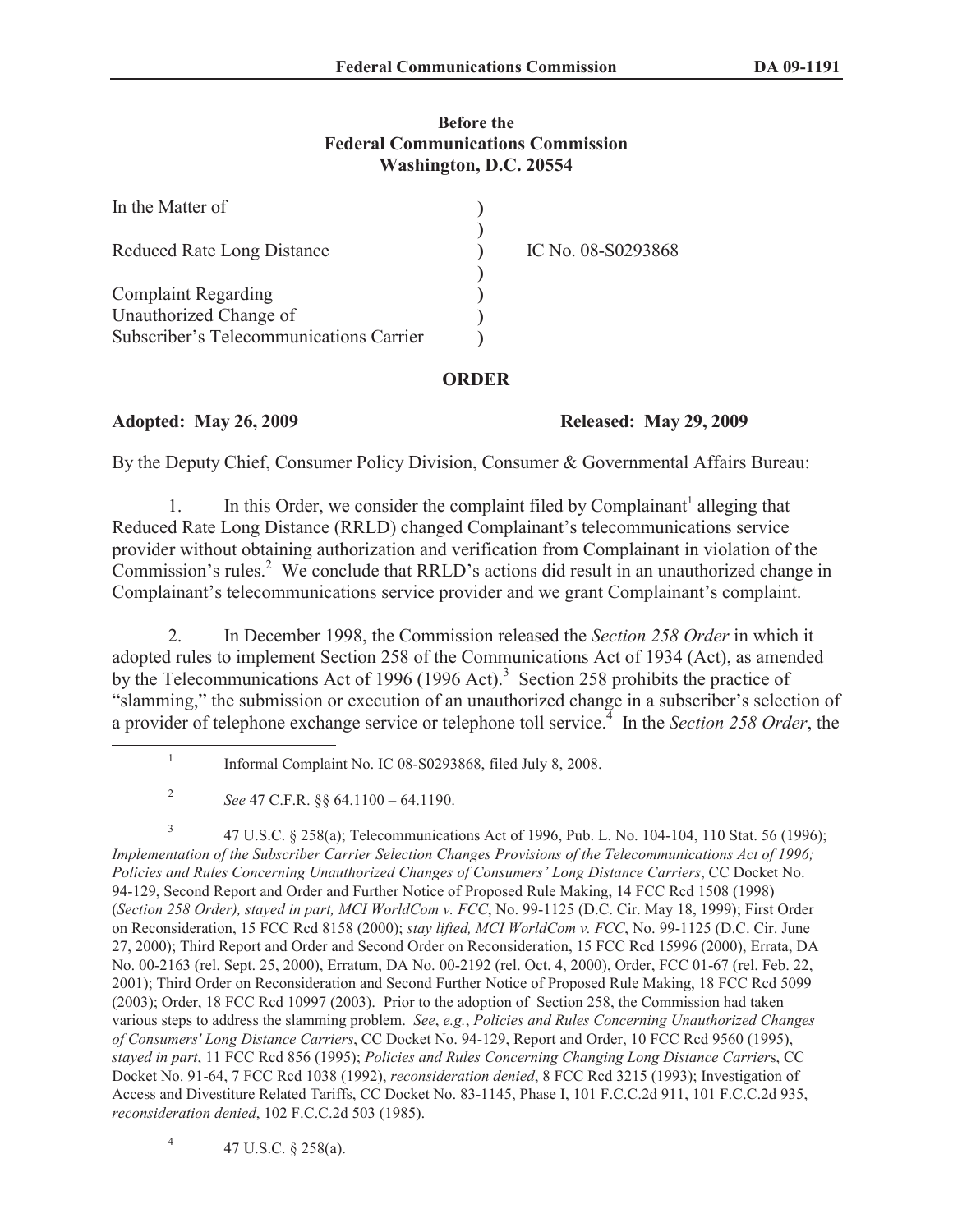Commission adopted aggressive new rules designed to take the profit out of slamming, broadened the scope of the slamming rules to encompass all carriers, and modified its existing requirements for the authorization and verification of preferred carrier changes. The rules require, among other things, that a carrier receive individual subscriber consent before a carrier change may occur.<sup>5</sup> Pursuant to Section 258, carriers are absolutely barred from changing a customer's preferred local or long distance carrier without first complying with one of the Commission's verification procedures.<sup>6</sup> Specifically, a carrier must: (1) obtain the subscriber's written or electronically signed authorization in a format that meets the requirements of Section 64.1130; (2) obtain confirmation from the subscriber via a toll-free number provided exclusively for the purpose of confirming orders electronically; or (3) utilize an independent third party to verify the subscriber's order.<sup>7</sup>

3. The Commission also has adopted liability rules. These rules require the carrier to absolve the subscriber where the subscriber has not paid his or her bill. In that context, if the subscriber has not already paid charges to the unauthorized carrier, the subscriber is absolved of liability for charges imposed by the unauthorized carrier for service provided during the first 30 days after the unauthorized change.<sup>8</sup> Where the subscriber has paid charges to the unauthorized carrier, the Commission's rules require that the unauthorized carrier pay 150% of those charges to the authorized carrier, and the authorized carrier shall refund or credit to the subscriber 50% of all charges paid by the subscriber to the unauthorized carrier.<sup>9</sup> Carriers should note that our actions in this order do not preclude the Commission from taking additional action, if warranted, pursuant to Section 503 of the Act.<sup>10</sup>

4. We received Complainant's complaint on July 8, 2008, alleging that Complainant's telecommunications service provider had been changed from AT&T, Inc. to RRLD without Complainant's authorization. Pursuant to Sections 1.719 and 64.1150 of our rules, <sup>11</sup> we notified RRLD of the complaint and RRLD responded on August 18, 2008.<sup>12</sup> RRLD

5 *See* 47 C.F.R. § 64.1120.

7 *See* 47 C.F.R. § 64.1120(c). Section 64.1130 details the requirements for letter of agency form and content for written or electronically signed authorizations. 47 C.F.R. § 64.1130.

8 *See* 47 C.F.R. §§ 64.1140, 64.1160. Any charges imposed by the unauthorized carrier on the subscriber for service provided after this 30-day period shall be paid by the subscriber to the authorized carrier at the rates the subscriber was paying to the authorized carrier at the time of the unauthorized change. *Id.*

9 *See* 47 C.F.R. §§ 64.1140, 64.1170.

<sup>10</sup> *See* 47 U.S.C. § 503.

<sup>11</sup> 47 C.F.R. § 1.719 (Commission procedure for informal complaints filed pursuant to Section 258 of the Act); 47 C.F.R. § 64.1150 (procedures for resolution of unauthorized changes in preferred carrier).

<sup>12</sup> Reduced Rate Long Distance's Response to Informal Complaint No. 08-S0293868, received August 18, 2008.

<sup>6</sup> 47 U.S.C. § 258(a).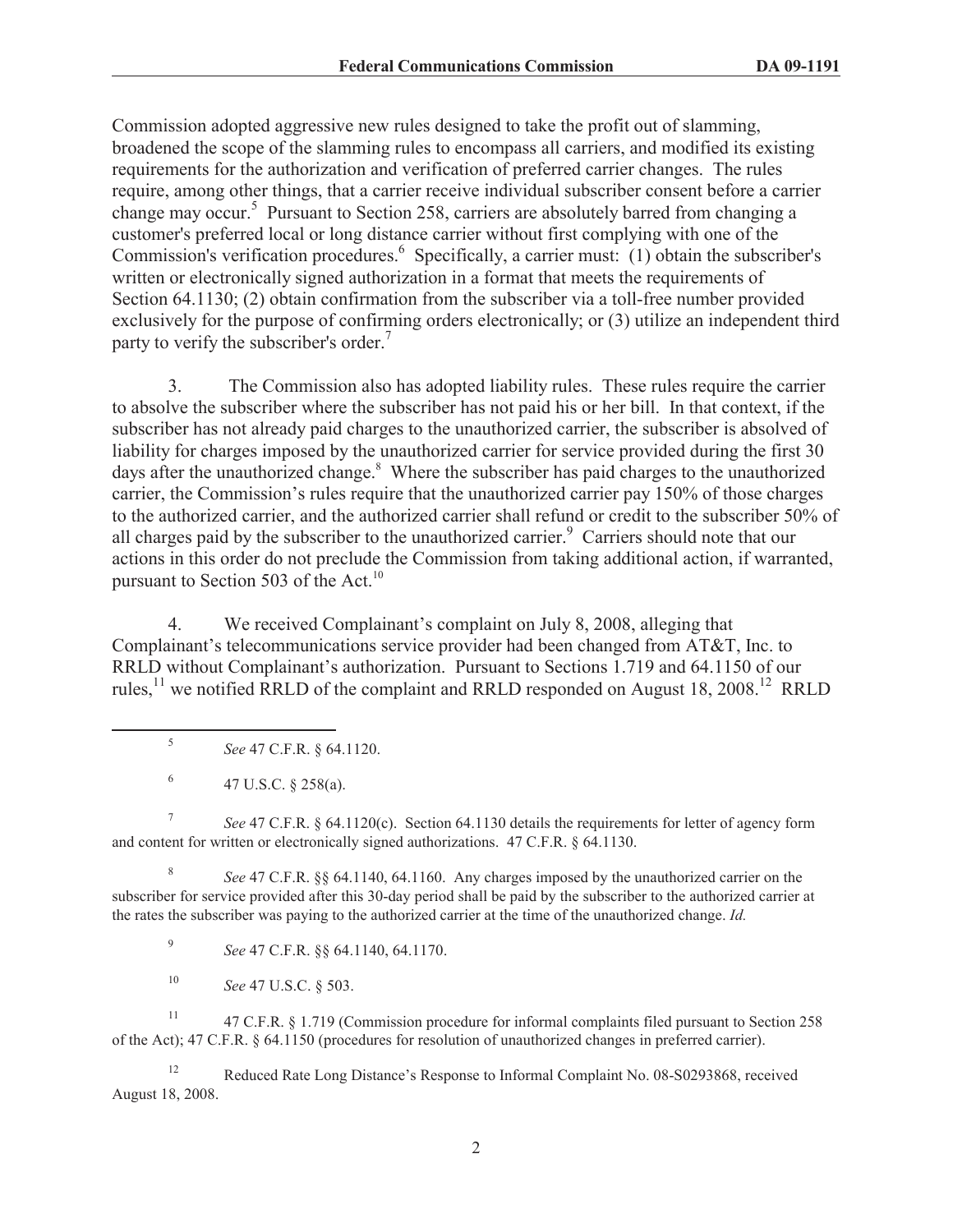states that authorization was received and confirmed through independent third party verification (TPV). We have reviewed the TPV. Section 258(a) of the Communications Act of 1934 (Act), as amended by the Telecommunications Act of 1996<sup>13</sup> provides that, "[n]o telecommunications carrier shall submit or execute a change in a subscriber's selection of a provider of telephone exchange service or telephone toll service *except in accordance with such verification procedures s the Commission shall prescribe* (emphasis added).<sup>14</sup> Section 64.1120(c)(3)(iii) of the Commission's rules specifically requires that all third party verifiers "elicit, at a minimum the identity of the subscriber, [and] confirmation that the person on the call is authorized to make the *carrier change…"* (emphasis added). RRLD did not satisfy this procedural requirement. The verifier asked, "Are you 18 years of age and duly authorized by the telephone account owner to make changes to and/or incur charges on the telephone account?"<sup>15</sup> A "yes" response by the person on the call does not provide clear and convincing evidence confirming that such person was "authorized to make the carrier change" because the person on the call could have been confirming authorization only for incurring charges. The possibility of the person on the call only confirming authorization to incur charges would not meet the specific procedural requirement that the third party verifier "confirm that the person on the call is authorized to make the carrier change."<sup>16</sup> We conclude RRLD has failed to produce clear and convincing evidence.<sup>17</sup> Therefore, we find that RRLD's actions did result in an unauthorized change in Complainant's telecommunications service and we discuss LDS's liability below.<sup>18</sup> Accordingly we grant Complainant's complaint.

5. Pursuant to Section 64.1170(b) our rules, RRLD must forward to AT&T an amount equal to 150% of all charges paid by the subscriber to RRLD along with copies of any telephone bills issued from RRLD to the Complainant.<sup>19</sup> Within ten days of receipt of this amount, AT&T shall provide a refund or credit to Complainant in the amount of 50% of all charges paid by Complainant to RRLD. Complainant has the option of asking AT&T to re-rate RRLD's charges based on AT&T's rates and, on behalf of Complainant, seek from RRLD any

<sup>15</sup> *See Reduced Rate Long Distance, LLC,* 24 FCC Rcd 2496 (2009). In that Order on Reconsideration, CGB upheld a *Division* order which stated that a TPV which confirmed that the person on the call was authorized to make changes "and/or" incur charges did not satisfy the Commission's explicit procedural requirement that the verification elicit a confirmation that the person on the call is authorized to make the carrier change.

- <sup>16</sup> *See id.*
- <sup>17</sup> *See* 47 C.F.R. § 64.1150(d).

<sup>18</sup> If Complainant is unsatisfied with the resolution of this complaint, Complainant may file a formal complaint with the Commission pursuant to Section 1.721 of the Commission's rules, 47 C.F.R. § 1.721. Such filing will be deemed to relate back to the filing date of such Complainant's informal complaint so long as the formal complaint is filed within 45 days from the date this order is mailed or delivered electronically to Complainant. *See* 47 C.F.R. § 1.719.

19 See 47 C.F.R  $§$  64.1170(b)(1)(2).

<sup>13</sup> 47 U.S.C. § 258(a); Telecommunications Act of 1996, Pub. L. No. 104-104, 110 Stat. 56 (1996).

<sup>14</sup> *See* 47 U.S. C. § 258(a).